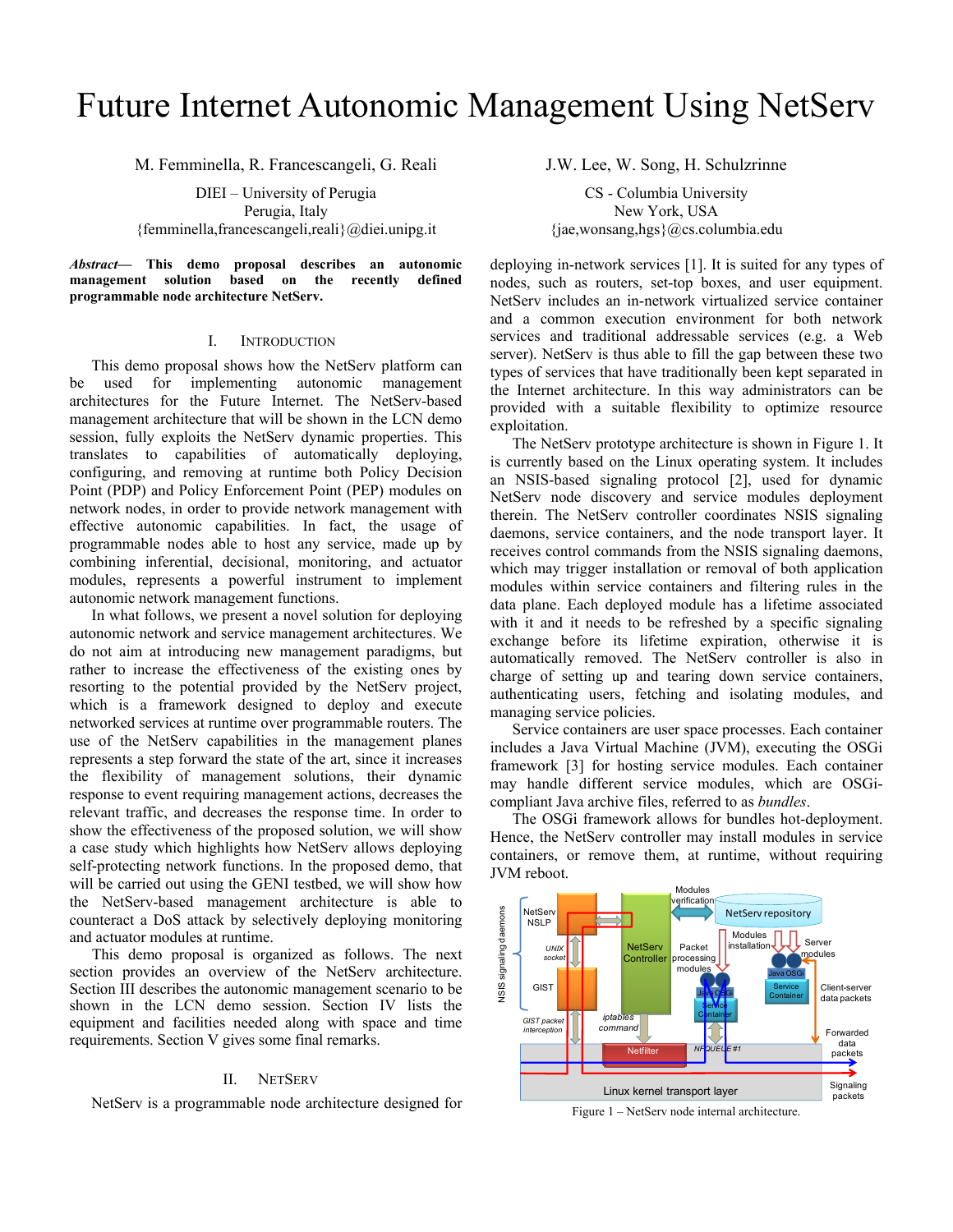Service modules, represented by circles in Figure 1, are OSGi bundles deployed in a service container. Figure 1 shows two types of modules:

- *Server modules*, circles located within the upper-right service container. They act as standard network servers, communicating with the external through a TCP or UDP port.
- *Packet processing modules*, circles located within the lower-left container. They are deployed in routers along packet path and can both inspect and modify packets in transit. The blue arrow in Figure 1 labeled "forwarded data packets" shows how an incoming packet is routed from the network interface, through the kernel, to a service container process being executed in user space. The packet is handled by two different modules before being sent back to the kernel and routed towards its final destination.

The module classification as *server module* or *packet processing module* is only logical, since each NetServ module may act in both ways. This is actually an important NetServ feature since it overcomes the traditional distinction between router and server by sharing each other's capabilities.

The *NetServ repository*, introduced in the NetServ architecture for management purposes, includes a pool of management programs deployable through NetServ signaling in the NetServ nodes present in the managed network.

Currently, the Linux kernel is used to implement the NetServ transport layer. Packet filters, used to intercept packets in the NetServ node, and rules, used to route them to the proper service container, are installed in the node forwarding plane by using the *netfilter* library through the *iptables* tool.

## III. AUTONOMIC MANAGEMENT ARCHITECTURE

The key element of our management architecture is the NetServ Autonomic Management Element (NAME). It is inspired by the FOCALE architecture shown in [4], which has been mapped into the service deployment architecture shown in Figure 1. This decision follows from the consideration that the FOCALE architecture already includes most of enabling mechanisms for autonomic network management and its modularity allows integrating the unique features of NetServ that, we believe, may introduce significant dynamics in network and service management. The NetServ additional functions are included in this architecture by implementing it as a NetServ service, and by also introducing the PEP (policy enforcement point) deployment module, which can deploy management programs over the selected NetServ managed resources at runtime. These programs are stored in the *NetServ repository*.

## IV. DEMO SCENARIO

This section describes the autonomic management scenario we would like to show at the LCN demo session. The demo will highlight the NAME effectiveness in self-protecting a network resource from a DoS attack, one of the most important Internet security threats [5]. The attack shown in the

demo will just be a sample of a generic DoS attack, but it will be sufficiently structured to show the NetServ dynamic properties brought to the management architecture.

Figure 2 shows the network topology in this experiment, which we will deploy in the well-known GENI (Global Environment for Network Innovation, [6]) experimental platform. The victim, an application server, is protected by a NAME instance. The attack is a classic DoS flooding attack, performed by a number of hosts in different networks [5].

A lightweight NetServ service module, called Rate Monitor, is executed in the NAME itself and evaluates the rate of incoming traffic and notifies the PDP module. When the attack starts (see Figure 3 at time  $t_1$ ), the local Rate Monitor notifies the NAME engine the value of the incoming rate above the alarm threshold. This information reveals that the network has entered an unacceptable state. The set of actions deemed necessary for leading the system to an acceptable state are:

- retrieval of a Rate Limiter module from the NetServ repository and its deployment on the local interface, in order to protect the victim against the overwhelming service requests;
- deployment of a number of Rate\_Monitor modules in the NetServ nodes all around the NAME instance, by means of epidemic signalling or directory service, so as to identify the incoming attack directions and deploy additional Rate\_limiter modules on nodes where the observed value of the incoming service requests are above a given threshold.

The objective of the second action is twofold. First, any attack direction can be identified and the attack can be faced upstream. Second, in this way we relieve the network from the traffic generated by the attackers (denial of network service).

In order to execute the second action, the NAME instance starts sending NetServ PROBE messages towards all directions from itself up to three IP hops<sup>1</sup>, so as to identify the NetServ nodes able to host and execute an instance of the Rate Monitor module (see Figure 3). Then, by using the NetServ deployment signaling, the NAME engine deploys a Rate Monitor module on the selected nodes, which immediately start reporting incoming rate values.



 $<sup>1</sup>$  This value may be changed according to network topology and management purposes.</sup>